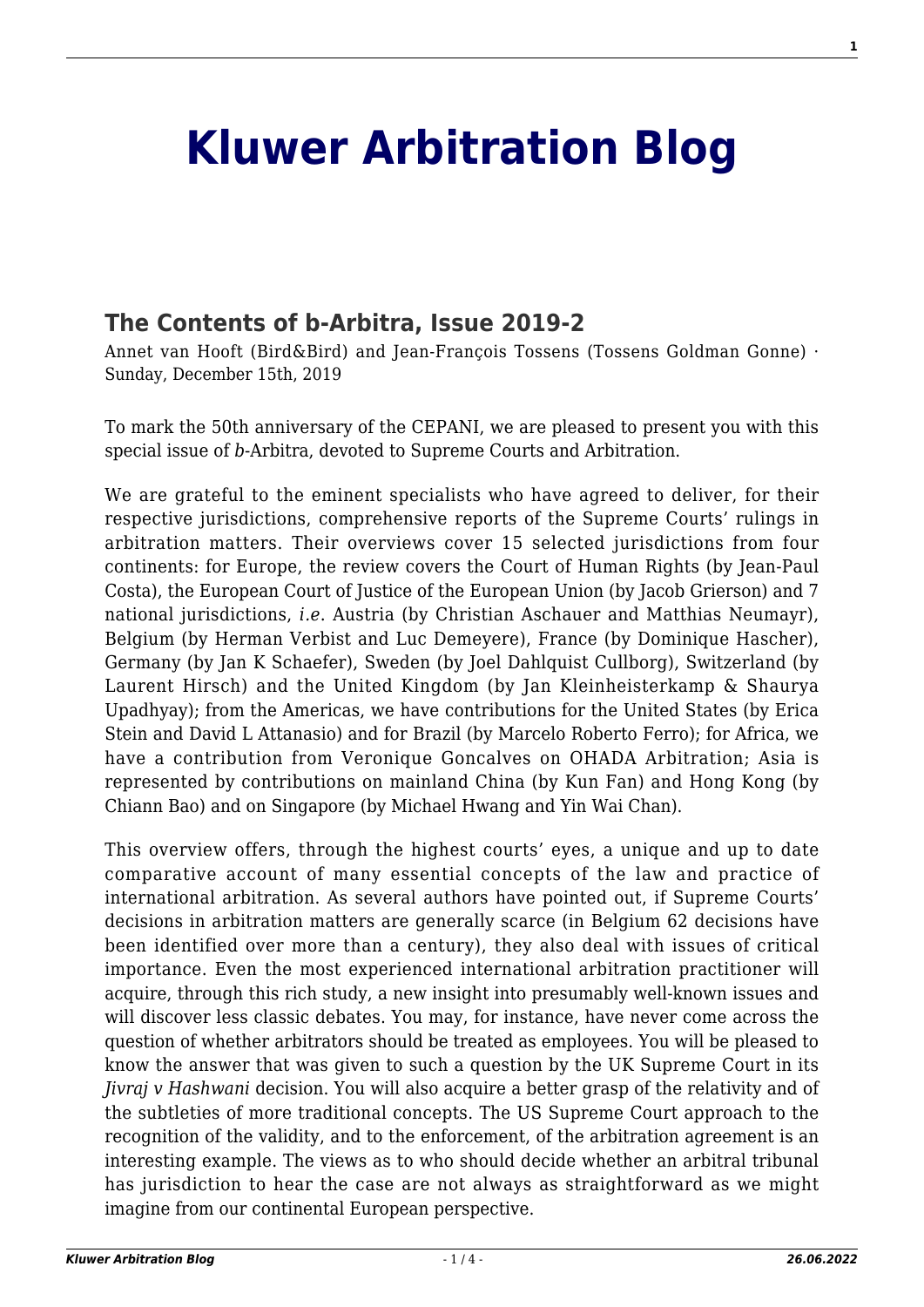This review is also a powerful reminder of the fact that international arbitration would not have flourished to the extent that we have been enjoying in recent decades without the support of these Supreme Courts Such support is equally as important as the support to be expected from national legislation. We are for instance helpfully reminded by Dr Hascher that until the *Gosset* decision of 1963, arbitration had been virtually extinct in France for the past 120 years due to the very strict conditions imposed on it by the *Prunier* decision of 1843. In 50 years the jurisprudence of the French Supreme Court has evolved from one where arbitration was almost nonexistent to one that recognises an international arbitral order as producing decisions of international justice, not belonging to any particular jurisdiction and potentially enforceable even when annulled by a court at the place of arbitration, such as the French Supreme Court decided in the *Putrabali* case in 2007.

Needless to say, the success of arbitration has been and remains heavily dependent on the court system's support. And such support does not consist and shall never consist in the mere application of the law, even when such law is a modern arbitration law inspired by the UNCITRAL Model Law. As Erica Stein and David L Attanasio rightly put it, "*the problem in its (the Court) decision-making is that not every future problem looks just like the past. But the solution to these problems will depend crucially on the relative emphasis placed on the different policies*,…" This is the word: policy. We must be aware that in arbitration matters as in most matters, legal solutions are the product of a policy, as much as of a statutory rule.

The following reports confirm that arbitration has been the beneficiary over recent decades, throughout the world, of a widely pro-arbitration policy of the Supreme Courts Such policy still prevails today. Yet, as we are aware, the arbitration-friendly environment that has become familiar to us is facing today new challenges. Flashing alerts have not been ignored by our contributors. It is sometimes fashionable nowadays to convey a negative image of arbitration, perceived as a justice for the privileged. An extensive application of statutory provisions restricting the right to resort to arbitration (such as Article 2061 of the French civil code), even in commercial matters, occasionally receives political support. In France, the administrative jurisdiction has made an adverse intrusion into arbitration law, on behalf of the interest of the State, of which the French Supreme Court would allegedly be insufficiently protective. There are persistent suspicions that arbitration may not always incorporate all the guarantees of an equitable and fair trial. These suspicions have in particular been echoed in sport arbitration cases. In the *Mutu and Pechstein v Switzerland* decision of October 2018, the European Court of Human Rights has sanctioned a TAS (*Tribunal Arbitral du Sport de Lausanne*) decision for a violation of Article 6, § 1 of the European Convention. If, as J P Costa puts it, the European Court has granted the TAS a "*certificate of compatibility*" with the Convention, the Court has also affirmed its right to cast a critical look on the functioning of the arbitral tribunal, and its composition. Depending on the underlying policy, such reinforced control can either be a reasonable safeguard of essential principles or turn into an intrusion into the functioning of arbitral tribunals that would constitute a handicap to the attractiveness and reliability of arbitration. But the most frontal attack against arbitration in recent years has probably come from the *Achmea* decision of the European Court of Justice that literally prohibits the Member States from resorting to investment arbitration in matters ruled by the European treaty.

**2**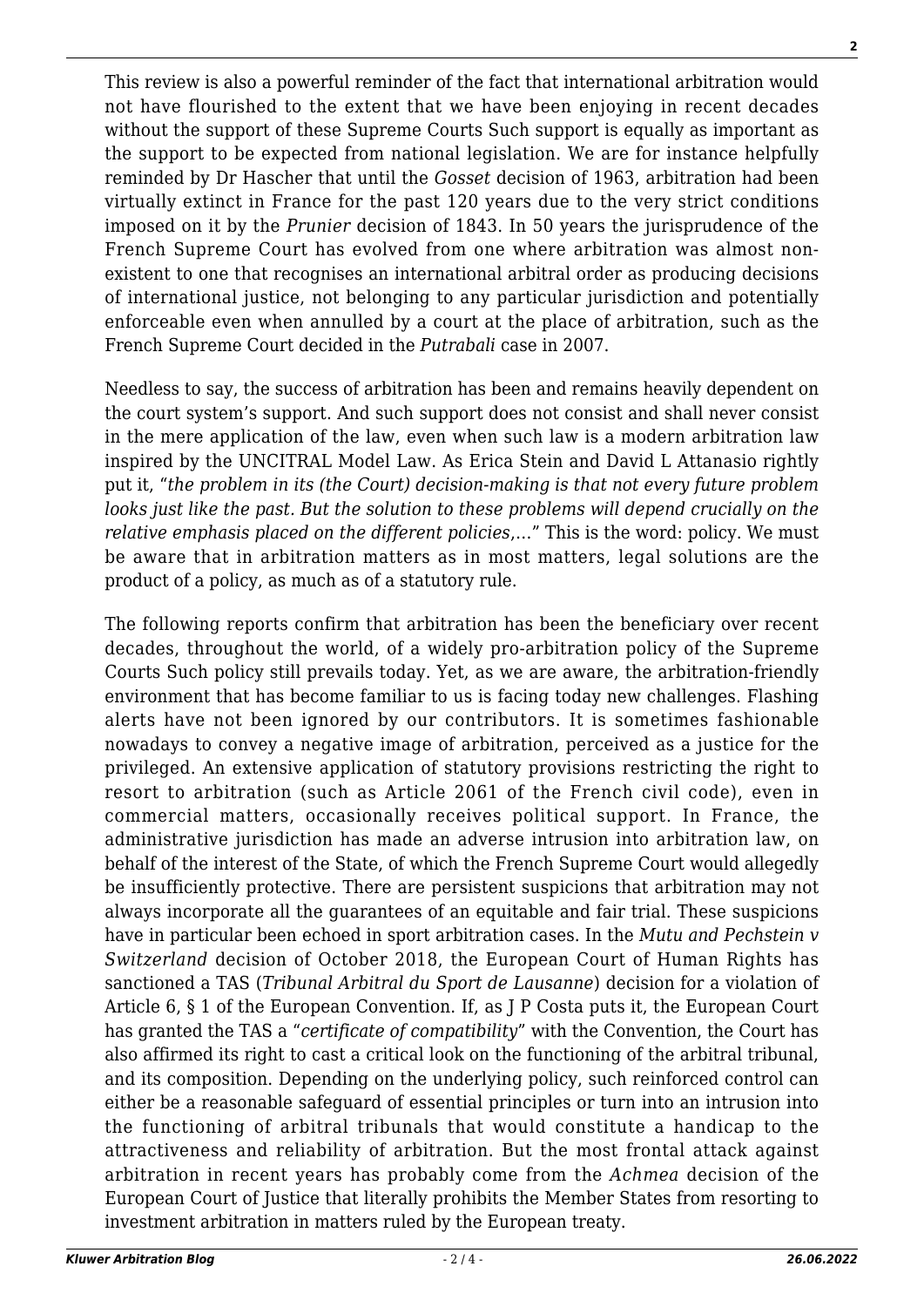As a conclusion, this overview of the Supreme Courts and Arbitration is not just a remarkable compilation of helpful information. It also casts light on the challenges with which the arbitration world of today is confronted and on the importance of the courts and their policies in addressing such challenges. It is a strong call to the arbitration community for constant vigilance and for enhanced creativity in finding the right answers to criticism and in safeguarding the image of arbitration.

The first 50 years of the CEPANI have been marked by a steady development of arbitration-friendly support from the Courts. We must act and think proactively to ensure that such a conclusion remains valid for the next 50 years In the meantime, we wish you excellent and stimulating reading.

*To make sure you do not miss out on regular updates from the Kluwer Arbitration Blog, please subscribe [here](http://arbitrationblog.kluwerarbitration.com/newsletter/). To submit a proposal for a blog post, please consult our [Editorial Guidelines.](http://arbitrationblog.kluwerarbitration.com/editorial-guidelines/)*

## **Profile Navigator and Relationship Indicator**

Offers 6,200+ data-driven arbitrator, expert witness and counsel profiles and the ability to explore relationships of 13,500+ arbitration practitioners and experts for potential conflicts of interest.

[Learn how](https://www.wolterskluwer.com/en/solutions/kluwerarbitration/practiceplus?utm_source=arbitrationblog&utm_medium=articleCTA&utm_campaign=article-banner) **[Kluwer Arbitration Practice Plus](https://www.wolterskluwer.com/en/solutions/kluwerarbitration/practiceplus?utm_source=arbitrationblog&utm_medium=articleCTA&utm_campaign=article-banner)** [can support you.](https://www.wolterskluwer.com/en/solutions/kluwerarbitration/practiceplus?utm_source=arbitrationblog&utm_medium=articleCTA&utm_campaign=article-banner)



This entry was posted on Sunday, December 15th, 2019 at 7:00 am and is filed under [b-](http://arbitrationblog.kluwerarbitration.com/category/b-arbitra-belgian-review-of-arbitration/)